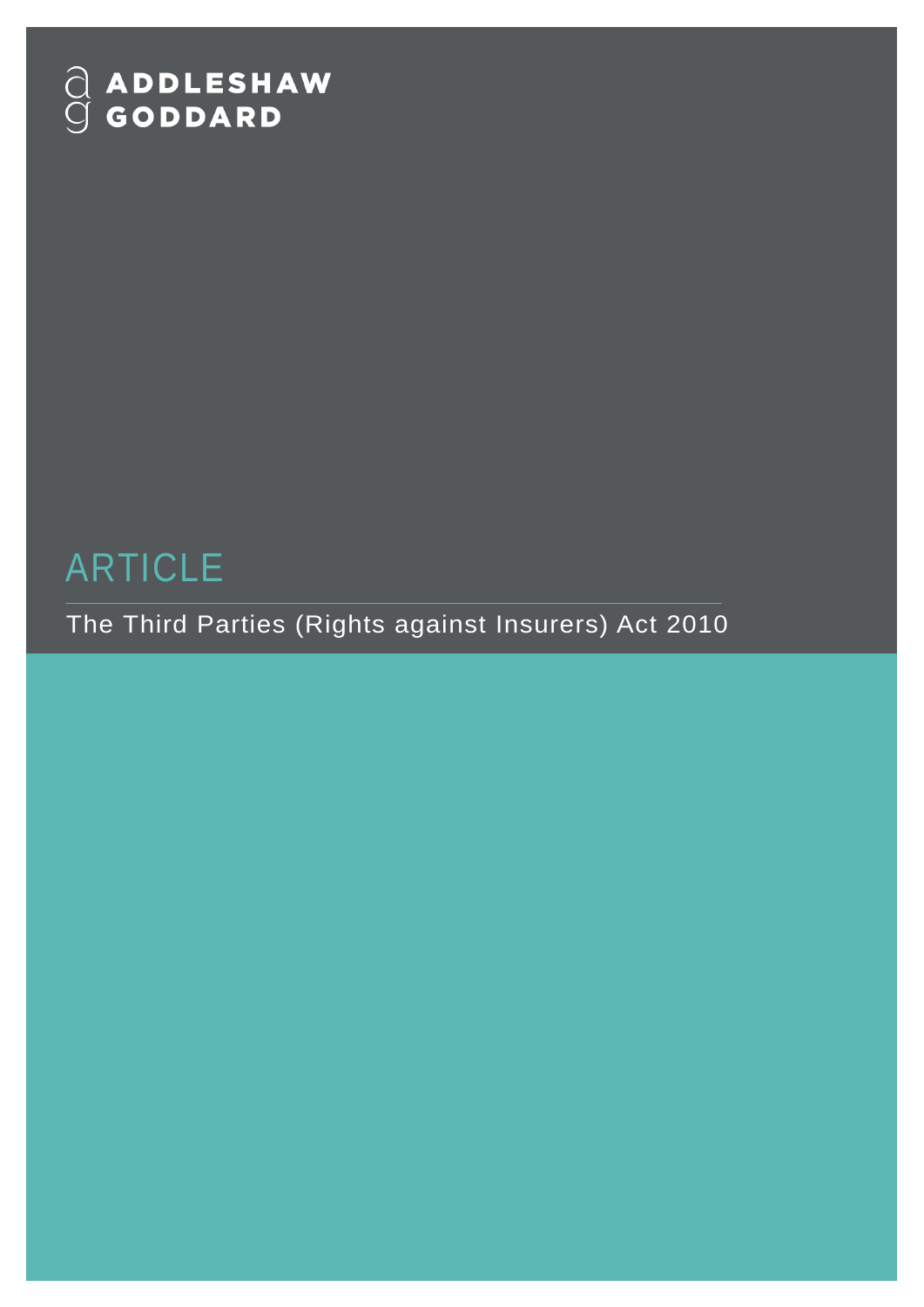## THE THIRD PARTIES (RIGHTS AGAINST INSURERS) ACT 2010

The Third Parties (Rights against Insurers) Act 2010 (**New Act**) came into force on 1 August 2016. It is intended to address some of the shortcomings of the previous legislation, the Third Party (Rights against Insurers) Act 1930 (**1930 Act**). A detailed explanation of the changes being introduced by the New Act is set out below. However, by way of brief overview:

- Like its predecessor, the New Act allows third parties to bring proceedings directly against insurers when the insured is liable to indemnify the third party but has become insolvent.
- However, under the new legislation, the third party can bring proceedings against the insurer, and seek information concerning the insurance as soon as the insured is subject to an insolvency event. Previously the liability of the insured had to be established first.
- Defences available to the insurer as against its insured can still be raised against the third party. However some of the technical defences that could be raised by insurers under the 1930 Act have been removed.
- The New Act does not apply to liabilities under reinsurance contracts.

We set out below some key aspects of the new legislation.

## Establishing Liability

The New Act was drafted following recommendations for change made by the Law Commission and the Scottish Law Commission (**Law Commission**) back in 2001. The New Act operates as the 1930 Act did by transferring the insured's rights under the insurance policy to the relevant third party. However, under the New Act a third party who claims to have rights under a contract of insurance may bring proceedings against the insurer even though he has not yet established the relevant liability of the insured. The third party is then entitled to a declaration that the insured is liable to him, and/or that the insurer is potentially liable to indemnify him under the policy. Where the Court makes a declaration that the insurer is liable to the third party, the Court may give the appropriate judgment against the insurer. The third party may also choose to make the insured a defendant to those declaratory proceedings, in which case the insured is bound by the decision taken by the Court. Finally, where the third party is entitled or required by the contract of insurance to refer disputes with the insurer to arbitration, he may also apply for a declaration as to the insured's liability in the same arbitration proceedings. Hence, once insolvency occurs, the third party has an option to pursue the insurer directly, with or without involving the insured, to establish his rights to an indemnity under the relevant insurance policy.

#### Conditions affecting the transferred rights

The New Act retains the principle that any defences available to the insurer as against its insured can be raised against the third party. However, some of the more technical defences raised by insurers under the 1930 Act have been removed, in line with recommendations made by the Law Commission. Thus, anything done by the third party which, if done by the insured, would have amounted to or contributed to fulfilment of a condition under the insurance contract is treated as having been done by the insured. For instance this would allow a third party to notify the claim to the insurer in accordance with the claims notification clause under the policy. Also, the transferred rights are not subject to any condition requiring information to be provided to the insurer if the condition cannot be fulfilled because the insured is an individual who has died or a corporate body that has been dissolved. Finally, under the New Act transferred rights are not subject to conditions requiring the prior discharge of the relevant liability by the insured (i.e. "pay first" clauses that require policyholders to pay for insurers to become liable under the policy).

#### Disclosure of Information

There were uncertainties under the 1930 Act concerning disclosure of information to the third party. The New Act addresses those by providing that a third party who reasonably believes an insolvent insured has incurred a liability to him may, by notice in writing, request the insured to provide the following information:

- whether there is a contract of insurance that covers the supposed liability or might reasonably be regarded as covering it; and
- if there is such a contract: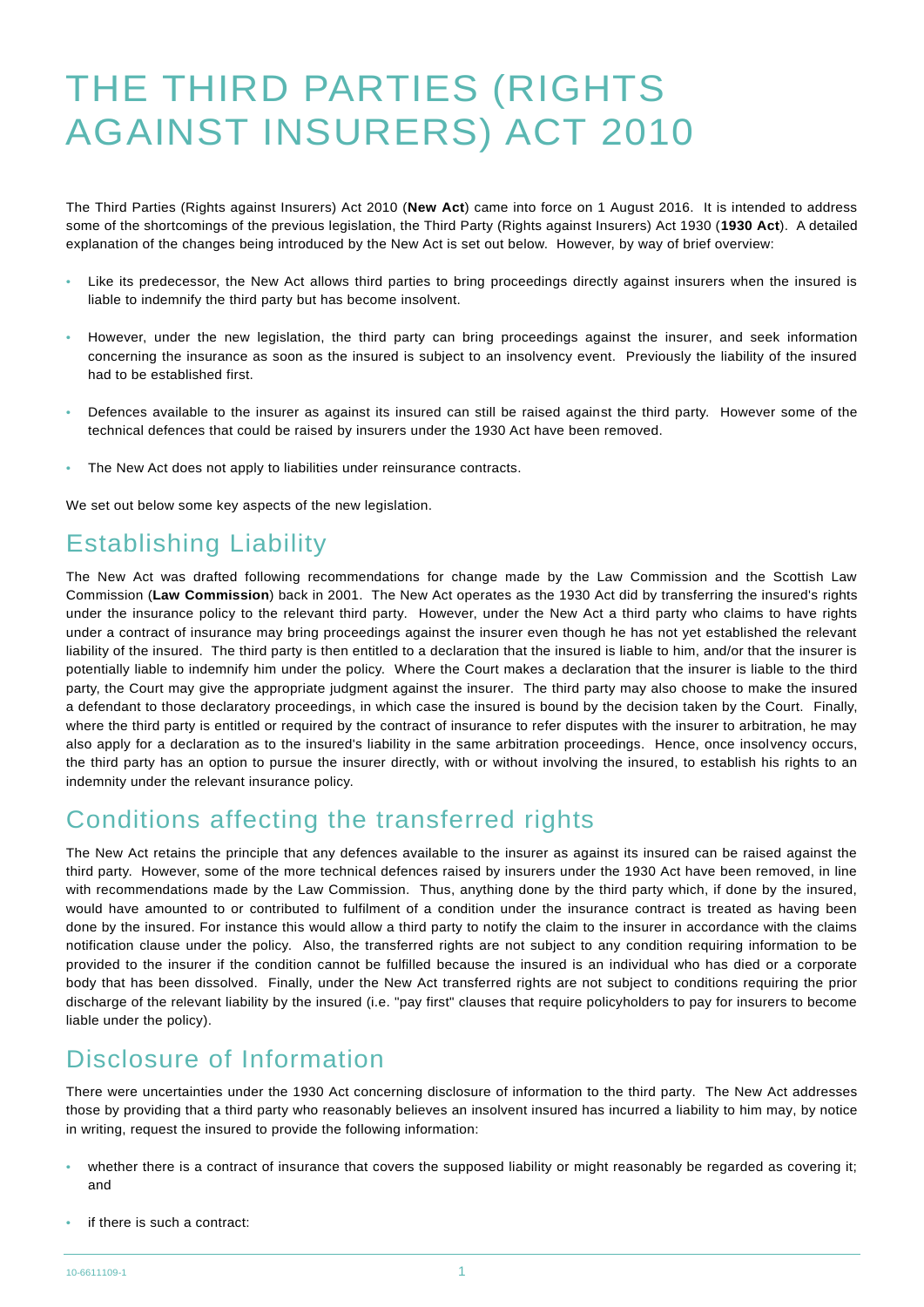- who the insurer is:
- what the terms of the contract are:
- whether the insured has been informed that the insurer has claimed not to be liable under the contract in respect of the supposed liability;
- whether there are or have been any proceedings between the insurer and the insured in respect of the supposed liability and, if so, relevant details of those proceedings;
- in a case where the contract sets a limit on the funds available to meet claims in respect of the supposed liability and other liabilities, how much of it (if any) has been paid out in respect of other liabilities; and
- whether there is a fixed charge to which any sums paid out under the contract in respect of the supposed liability would be subject.

The same information can also be requested from another person (most likely a broker) who is able to provide the information.

### Other changes and clarifications

The New Act brings the legislation up to date by widening its list of qualifying insolvency events and covering all types of insureds (and not just individuals and companies as was previously the case). It also removes uncertainties concerning its territorial scope: provided the insured is subject to an insolvency procedure in the UK, the New Act applies (regardless the governing law of the dispute between the insured and the third party, the residence or domicile of any of the parties involved, the governing law of the relevant insurance policy and the place where payments have to be made under the insurance). Finally, the New Act also makes it clear that if the insurer was able to set off amounts due by the insured from amounts payable under the policy, this right of set off remains as against the third party.

### **Comments**

The New Act improves the current regime for third parties seeking compensation from an insolvent insured. It comes at a time when the insurance industry in the UK is subject to a series of legislative changes which include: (i) the Insurance Act 2015, which comes into force on 12 August 2016; and (ii) the Enterprise Act 2016, which will come into force in May 2017.

These reforms bring much needed modernisation to insurance law in the UK, with the commendable aim of readjusting the balance between insurers and those seeking protection under insurance policies. It will be interesting to see whether that aim comes to fruition. In any event, with such dramatic changes being made, an interesting period awaits as parties adjust.

#### **Contact**

If you would like further information on any of the matters raised in this article, please contact us.

**Richard Wise** Head of Insurance Disputes

+ 44 (0)20 7160 3255 r.wise@aglaw.com



**Dr Caroline Bell** Professional Support Lawyer

+ 44 (0) 20 7788 5162 caroline.bell@addleshawgoddard.com